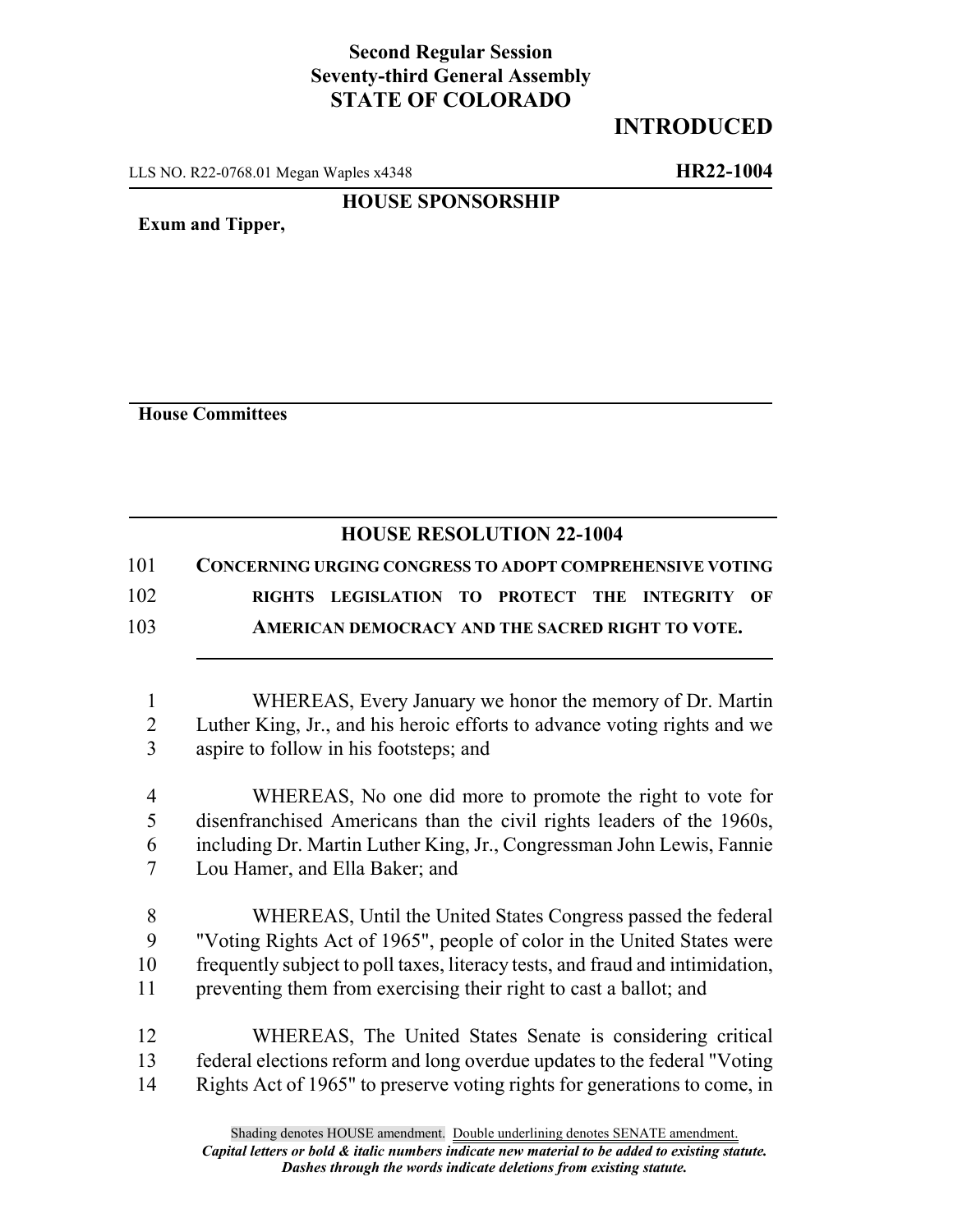honor of the legacy of the late Congressman John Lewis; and

 WHEREAS, Colorado's electoral system serves as an example to the rest of the nation, and in fact the world, of how to expand voter access while protecting electoral integrity through safeguards including risk-limiting audits and signature verification; and

- WHEREAS, In the 2020 election, Colorado had the second highest voter turnout of any state in the nation, and Colorado's largest voting bloc -- young people ages 18 to 34 -- turned out in record numbers; and
- WHEREAS, Efforts to suppress the vote and disenfranchise Americans who historically have had the least access to the ballot have 11 been on the rise across the country in recent years; and
- WHEREAS, Last year, more than 440 bills with provisions that restrict voting access were introduced in 49 states, including here in Colorado, where legislation was introduced to restrict voters' access to Colorado's vote by mail system, a national model of excellence for election access, security, and integrity; and
- WHEREAS, Last year, 19 states passed 34 laws restricting access to voting, including Georgia's Senate Bill 202 and Texas' Senate Bill No. 1, both of which made it more difficult for voters to exercise their fundamental right to vote enshrined in the United States Constitution and the federal "Voting Rights Act of 1965"; and
- WHEREAS, Falsehoods and conspiracies regarding the integrity 23 of the 2020 election have run rampant in our media and public discourse; and

 WHEREAS, The months-long, coordinated attempt to interfere with the democratic process following the November 2020 election and prevent the peaceful transfer of power by overturning the legitimate results of the presidential election, which culminated at the United States Capitol on January 6, 2021, serves as a violent reminder of the fragility of our democracy; now, therefore,

- *Be It Resolved by the House of Representatives of the Seventy-third General Assembly of the State of Colorado:*
- That we, the members of the Colorado House of Representatives: